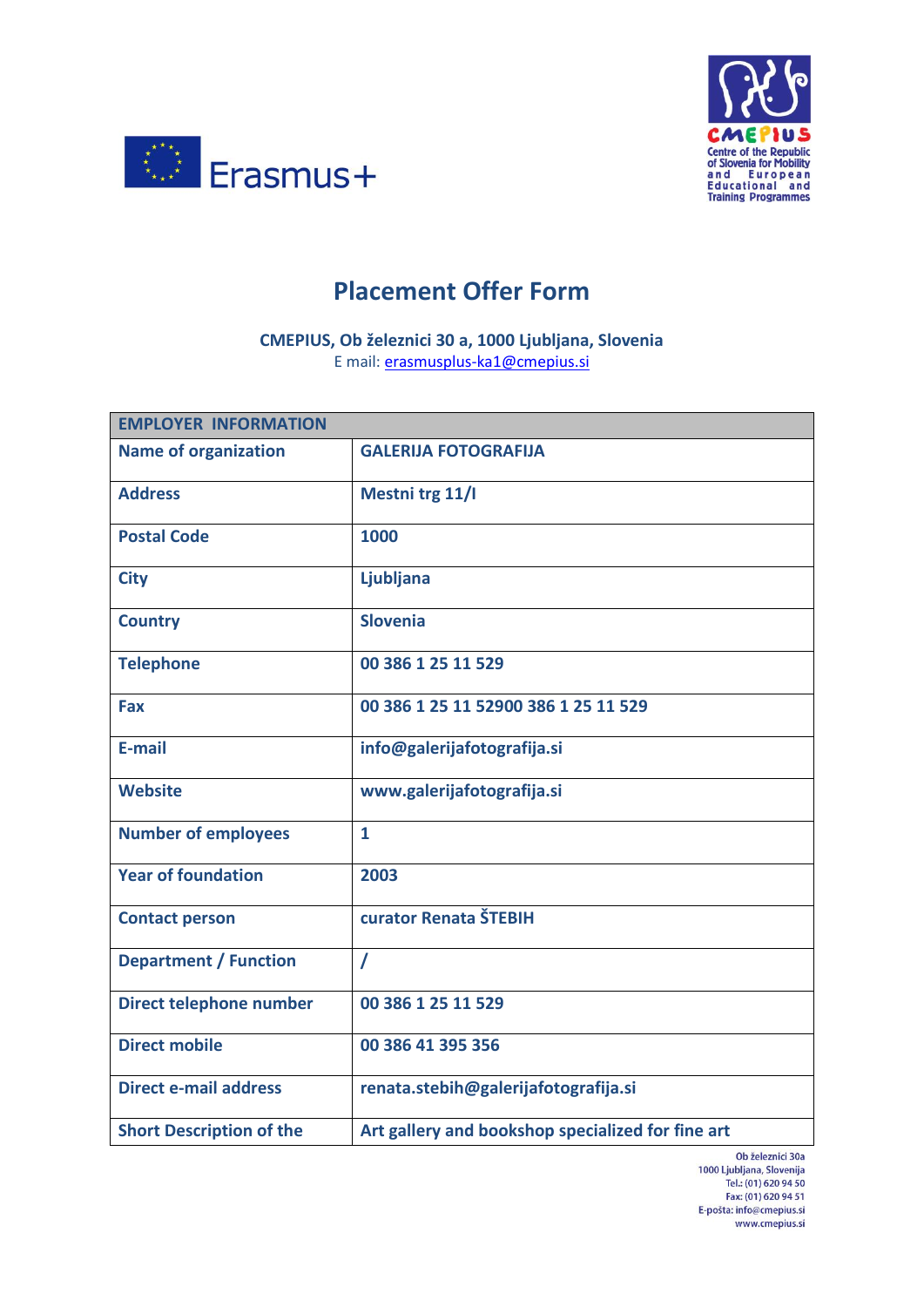| <b>Company</b> | photography |
|----------------|-------------|
| <b>Other</b>   |             |

| <b>PLACEMENT INFORMATION</b>                     |                                                                                                                                                                                                                                                                                                                                                                                                                                                                                                                                                                                                    |
|--------------------------------------------------|----------------------------------------------------------------------------------------------------------------------------------------------------------------------------------------------------------------------------------------------------------------------------------------------------------------------------------------------------------------------------------------------------------------------------------------------------------------------------------------------------------------------------------------------------------------------------------------------------|
| <b>Department / Function</b>                     | gallery/bookshop                                                                                                                                                                                                                                                                                                                                                                                                                                                                                                                                                                                   |
| <b>Description of activities</b>                 | -Assistance in developing audience programmes for the<br>gallery - Assistance in marketing of all the activities of<br>the gallery and also other sections with the stress on<br>visual communication - Assistance in maintaining a web<br>archive of photo and audio documenting of all the<br>activities of the gallery -Assistance in development,<br>organization and evaluation of the educational and<br>creative program for youth -Assistance in bookshop<br>(event's programme, bookshop activities) Detailed<br>programme of activiities is formed on the basis of<br>applicant's skills |
| <b>Duration</b>                                  |                                                                                                                                                                                                                                                                                                                                                                                                                                                                                                                                                                                                    |
| <b>Working hours / Weekly</b><br>hours           | 8 per day; 40 per week                                                                                                                                                                                                                                                                                                                                                                                                                                                                                                                                                                             |
| <b>City</b>                                      | Ljubljana                                                                                                                                                                                                                                                                                                                                                                                                                                                                                                                                                                                          |
| <b>Help with finding</b><br><b>Accommodation</b> | <b>No</b>                                                                                                                                                                                                                                                                                                                                                                                                                                                                                                                                                                                          |
| <b>Financial Contribution</b>                    | <b>No</b>                                                                                                                                                                                                                                                                                                                                                                                                                                                                                                                                                                                          |
| <b>Other</b>                                     | We can offer advices, help with accomodation finding,<br>but are not obliging ourselves with this. Also the hours<br>and working days are negotiable.                                                                                                                                                                                                                                                                                                                                                                                                                                              |

| LANGUAGE REQUIREMENTS <sup>1</sup> |           |         |         |                 |
|------------------------------------|-----------|---------|---------|-----------------|
| Language                           | Listening | Reading | Writing | <b>Speaking</b> |

**The set of the set of the set of the set of the set of the set of the set of the set of the set of the set of the s**<br>In Required language skills are rated from 1 to 3:

1 - basic level

2 - intermediate level

3 - proficient level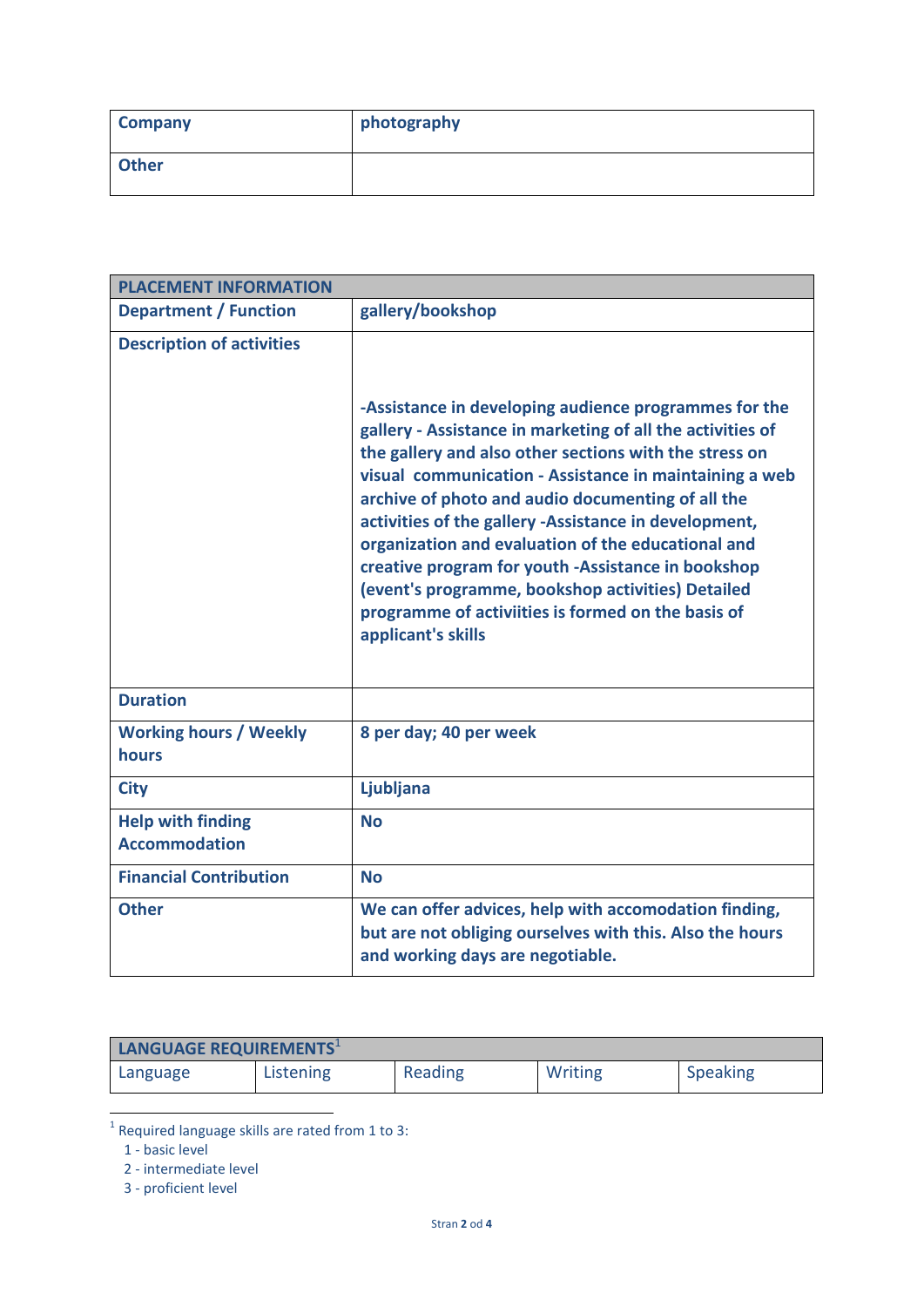| English | 3 | 3 | 3 | 3 |
|---------|---|---|---|---|
| German  |   |   |   |   |
| French  |   |   |   |   |
| Italian |   |   |   |   |
| Spanish |   |   |   |   |
| Other   |   |   |   |   |
|         |   |   |   |   |
|         |   |   |   |   |

| <b>ICT REQUIREMENTS</b>                        |                                    |
|------------------------------------------------|------------------------------------|
| requirement                                    | <b>Expertise level<sup>2</sup></b> |
| use of e-mail and social networls              | <b>Proficient level</b>            |
| basic knowledge of picture editing<br>software | <b>Basic level</b>                 |
| basic knowledge of webpage editing             | <b>Basic level</b>                 |
| basic knowledge of camera use                  | <b>Basic level</b>                 |
|                                                |                                    |
|                                                |                                    |
|                                                |                                    |

| <b>OTHER REQIUREMENTS</b> |                                                                                                                                                                                                                                                                                                                                                                                                                                                                                                                                                                                                   |
|---------------------------|---------------------------------------------------------------------------------------------------------------------------------------------------------------------------------------------------------------------------------------------------------------------------------------------------------------------------------------------------------------------------------------------------------------------------------------------------------------------------------------------------------------------------------------------------------------------------------------------------|
| Driver's                  | <b>No</b>                                                                                                                                                                                                                                                                                                                                                                                                                                                                                                                                                                                         |
| license                   |                                                                                                                                                                                                                                                                                                                                                                                                                                                                                                                                                                                                   |
| <b>Other</b>              | - Knowledge, skills and competences to be acquired: - interest in the art<br>field, marketing and communications as future career -cultural<br>awareness - knowledge of foreign languages (English) - basic IT skills,<br>computer literate - experience of using Microsoft Office, Excell etc.<br>Familiar with the various web browsers and search engines -social and<br>civic competence -initiative taking -good team player who demonstrates<br>initiative -flexible approach to work good customer service skills<br>experience of using social network tools creative, self motivated and |

 $\overline{\phantom{a}}$  ICT skills are rated with 3 levels of expertise:

- Proficient level

<sup>-</sup> Basic level

<sup>-</sup> Intermediate level